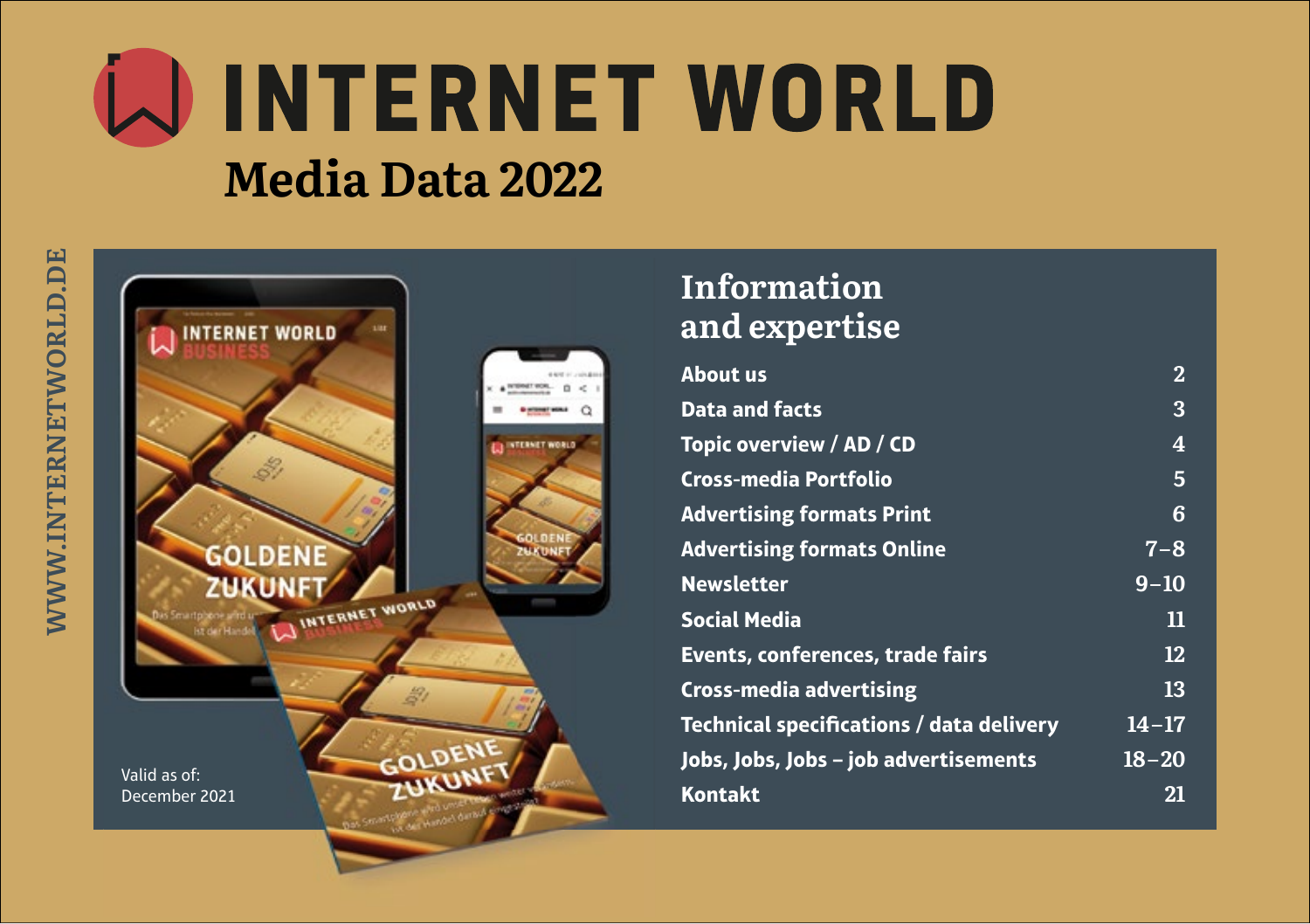

## **About us**

#### **CONTERNET WORLD**

**INTERNET WORLD** reaches commerce decision-makers via the web, as a printed magazine, by newsletter, on social media and in event formats.

**www.internetworld.de**

### **ON INTERNET WORLD BUSINESS**

**INTERNET WORLD BUSINESS** is the leading monthly specialist journal for experts in the digital trade. It reaches decision-makers in industry and trade, e-Commerce leaders, and marketing and sales professionals.

As of 2021, each new issue now focusses on a current key topic, which determines the overall content of the publication.

**INTERNET WORLD BUSINESS** is only available on subscription. Subscribers also receive exclusive access to our digital offers and our event formats.

You can find all subscription offers here.

Our journalists and industry experts provide news, data, analyses and opinions on the most important issues within the market. We shed light on e-Commerce and over-the-counter sales. The central topic areas of marketing, shop technologies, payment and logistics play a key role here.

### **EVENTS** INTERNET WORLD EVENTS

**MOONOVA** (digital live event 21-25.02.2022) Our new **MOONOVA trade fair concept** is aimed at all decision-makers and action-takers within the fields of marketing, sales and product development, who work in digital sales and marketing. Alongside a digital event week in February 22, this will be continued and developed as a year-round, digital education and events platform.

In terms of the content of **MOONOVA,** the pooled expert knowledge of **ten strong media brands belonging to the Ebner Media Group**. In addition to INTERNET WORLD and W&V, these are Telecom Handel, SAZsport, SAZbike, Professional System, PAGE, Print.de, com! professional, and Eyebizz. For 2023, a physical MOONOVA trade fair is planned to be held in Munich.

**INTERNET WORLD** organises conferences and events on the topics of marketplace, online B2B, Amazon, social media, SEO/ SEA, and payment, in various formats – digitally, and location, and increasingly, in hybrid form.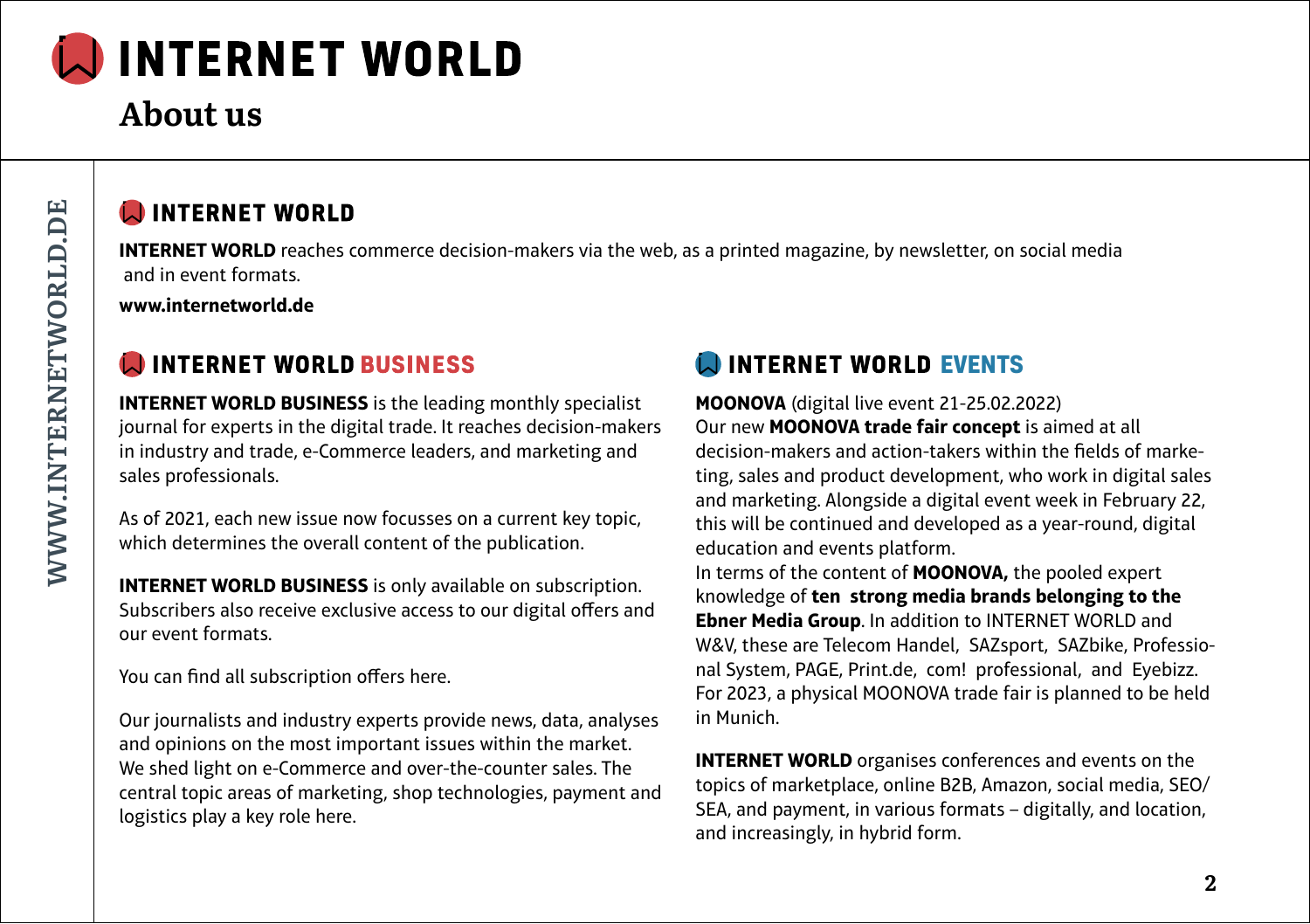

# **Data and facts**

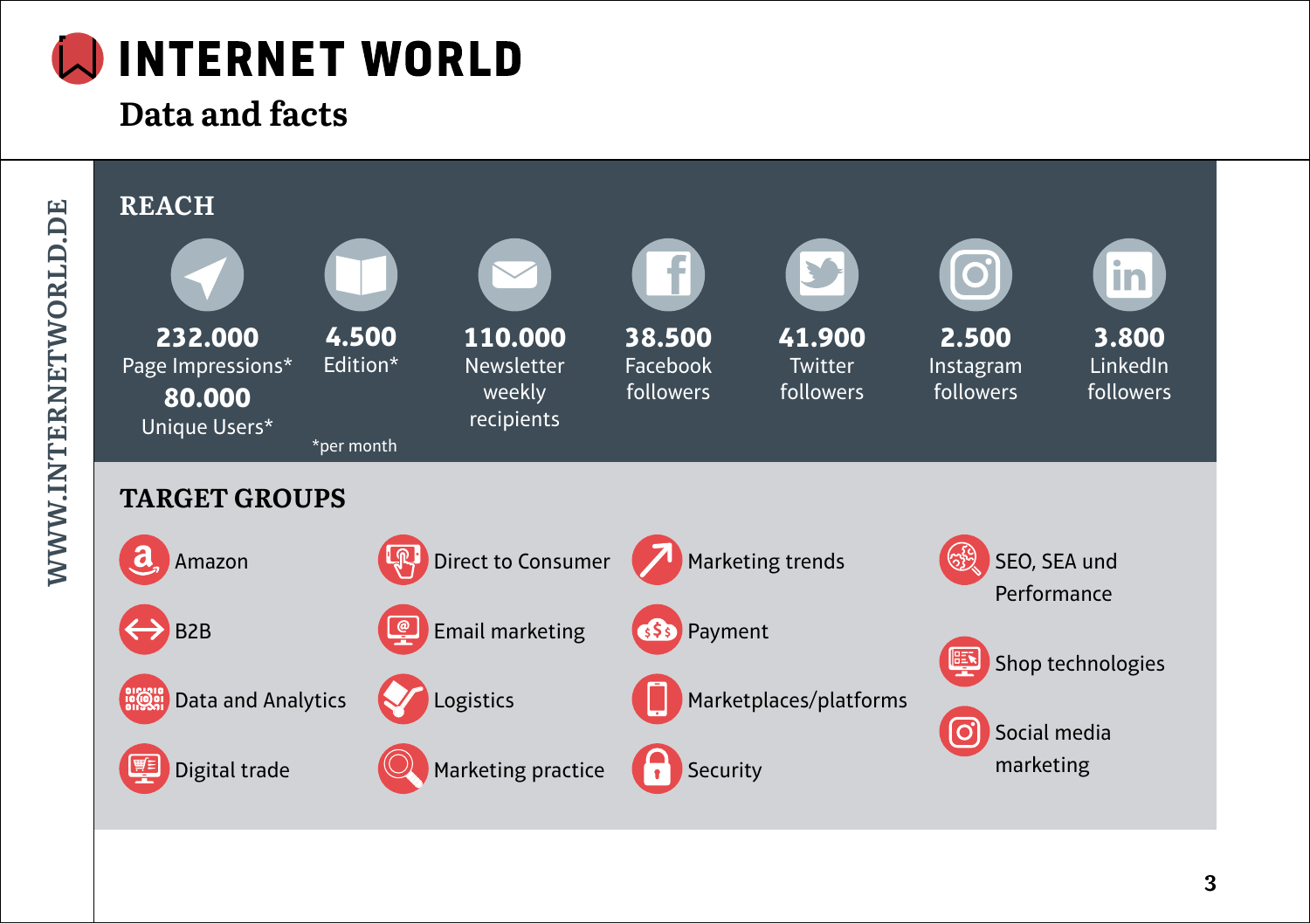

## **Toppic overview / AD / CD**

**INTERNET WORLD BUSINESS** is the printed magazine published by **INTERNET WORLD**. In each edition, the editorial team focuses on one key topic in particular, and highlights this topic in its Strategy, Practice, Tools, and 10 People to Follow sections.

| <b>Edition</b> | PD / AD / CD                                       | <b>Topics</b>                                                                                               | <b>Event dates</b>                                               |
|----------------|----------------------------------------------------|-------------------------------------------------------------------------------------------------------------|------------------------------------------------------------------|
| 01/2022        | PD: 03.01.2022<br>AD: 07.12.2021<br>CD: 13.12.2021 | <b>Mobile Experience</b><br>Mobile Next? Next Mobile! How smartphones and mobile commerce<br>are developing |                                                                  |
| 02/2022        | PD: 07.02.2022<br>AD: 12.01.2022<br>CD: 19.01.2022 | <b>Shop Tec</b><br>Trends and developments in the area of online shop systems                               | 21 .- 25 .02 .22<br><b>MOONOVA, Munich (digital)</b>             |
| 03/2022        | PD: 07.03.2022<br>AD: 09.02.2022<br>CD: 16.02.2022 | <b>Internationalisation</b><br>Cross-channel commerce and expansion into new sales markets                  |                                                                  |
| 04/2022        | PD: 04.04.2022<br>AD: 09.03.2022<br>CD: 16.03.2022 | <b>Social Media Marketing</b><br>Performance and branding on social channels                                |                                                                  |
| 05/2022        | PD: 02.05.2022<br>AD: 06.04.2022<br>CD: 13.04.2022 | <b>Security</b><br>Making the online shop more attack-proof                                                 | (18.05.2022)-19.05.2022<br><b>Online B2B Conference, Munich</b>  |
| 06/2022        | PD: 07.06.2022<br>AD: 10.05.2022<br>CD: 17.05.2022 | <b>Sustainability</b><br>How retailers are addressing and implementing the topic                            | 01.06.2022-02.06.2022<br><b>Marketplace Convention, Cologne</b>  |
| 07/2022        | PD: 04.07.2022<br>AD: 08.06.2022<br>CD: 15.06.2022 | <b>Analytics &amp; Controlling:</b><br>Analysis of e-commerce data                                          |                                                                  |
| 08/2022        | PD: 01.08.2022<br>AD: 06.07.2022<br>CD: 13.07.2022 | <b>Marketplaces:</b><br>How retailers and manufacturers are equipping themselves                            |                                                                  |
| 09/2022        | PD: 05.09.2022<br>AD: 10.08.2022<br>CD: 17.08.2022 | <b>B2B:</b><br>How a huge market becomes digitalised                                                        | 27.09.2022-28.09.2022<br>AmazonWold Conference, Munich           |
| 10/2022        | PD: 07.11.2022<br>AD: 11.10.2022                   | <b>Paid Search:</b><br>Performance marketing for e-commerce marketers                                       | 18.10.2022-19.10.2022<br><b>Social Media Conference, Hamburg</b> |
|                | CD: 18.10.2022                                     |                                                                                                             | 25.10.2022-26.10.2022<br><b>Payment Summit, Hamburg</b><br>л     |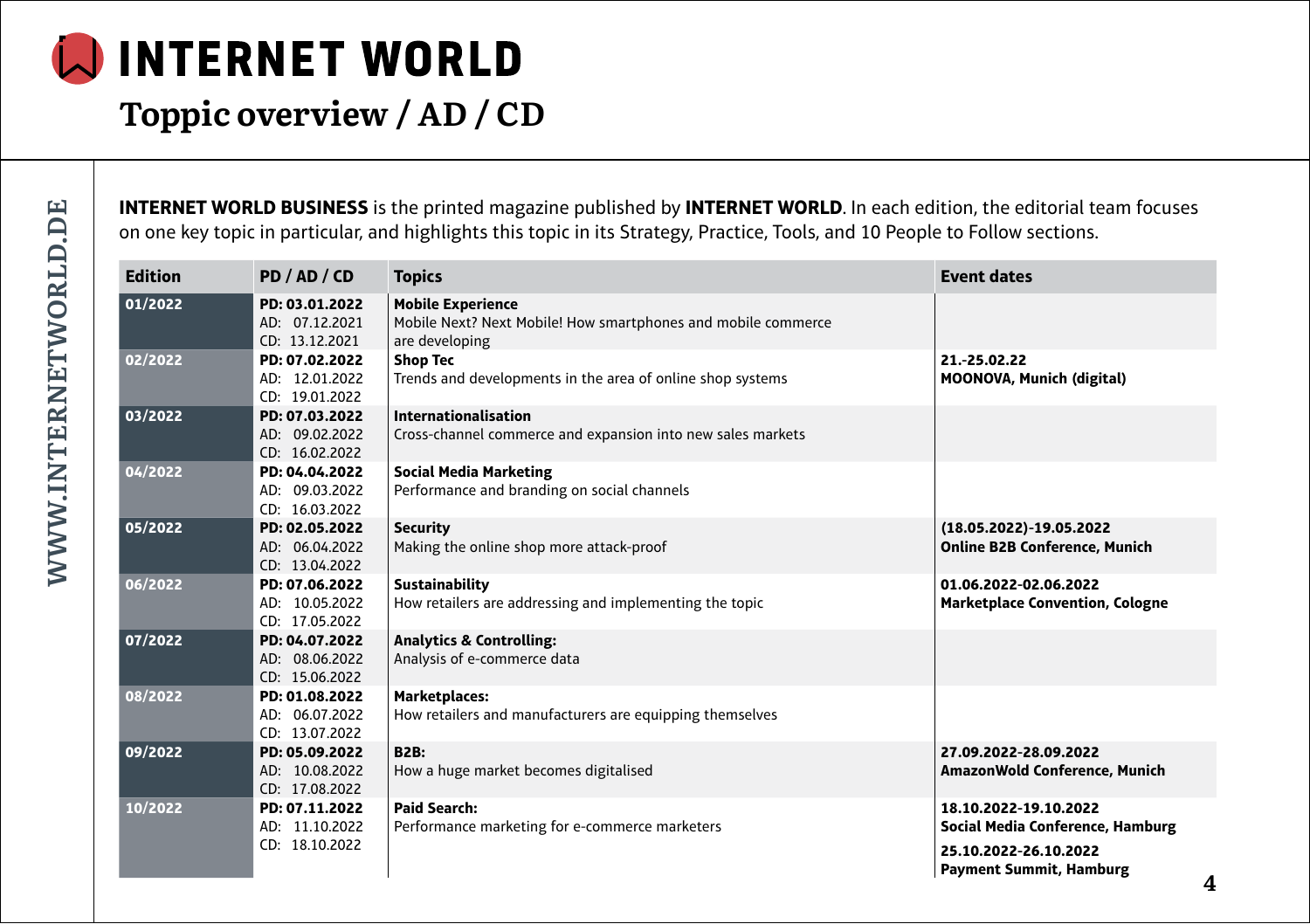# **Cross-media portfolio**

The **INTERNET WORLD** offers numerous opportunities with regard to the advertising of your solutions/offers within our printed magazine, **INTERNET WORLD BUSINESS,** or digitally on **https://www.internetworld.de/**, in a wide range of newsletters, via email campaigns, or innovative formats

#### **PRINT**

- Advertorial
- $\cdot$  1/1 page 4c
- $\cdot$  1/2 page 4c
- **ONLINE**
- Display
- Channel takeover • Sponsored post
- Company database

## **NEWSLETTER**

- Standalone / email campaign
- Newsletter
- Specific topical newsletter

### **SOCIAL MEDIA**

- Conferences • Events • Sponsored post (Twitter, Facebook,
- Trade fairs LinkedIn)
- On location, • Recommended by the editorial team

#### **LEAD GENERATION EVENT**

- Dedicated landing
- page with asset (whitepaper, study or webinar)
- Available to download
- Input of address into the form

Photo: Shutterstock / Jirsakhoto: Shutterstock / Jirsal



Reach your business contacts in commerce, in brand-name companies, agencies and in digital business, via the most diverse of channels and in various display forms.

### **Wherever your target group is, we're there!**

digital, hybrid

#### **5**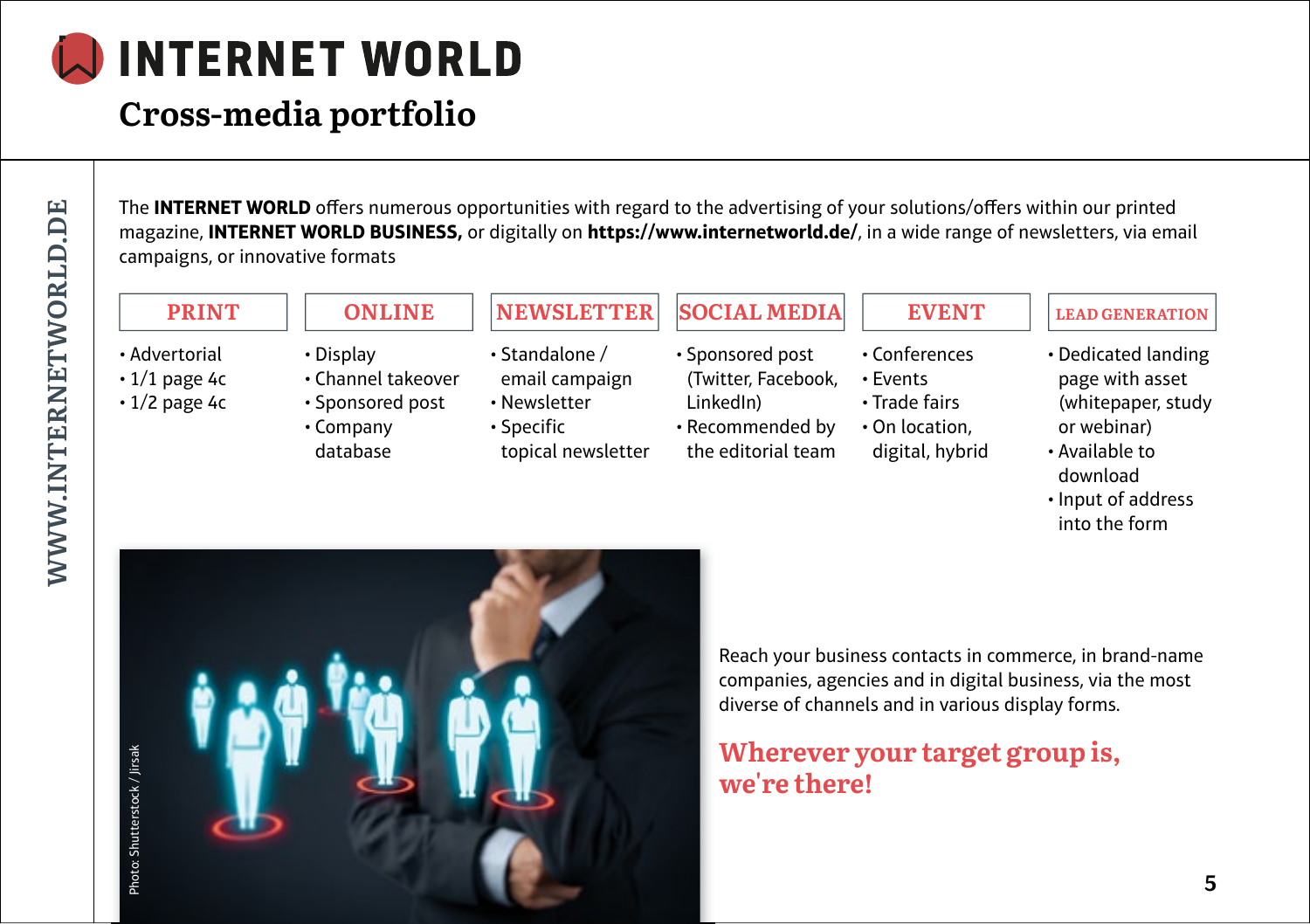# **INTERNET WORLD BUSINESS Print**



**INTERNET WORLD BUSINESS** is the leading monthly specialist journal for experts in digital trade. It reaches decision-makers in industry and trade, e-Commerce leaders, and marketing and sales professionals.

As of 2021, each edition now takes the form of a special issue with a thematic focus.

Analyses, case studies and market overview contribute to shedding light on every aspect of this key area. Here the focus is always on topics relating to digital trade.

| <b>Examples</b> | <b>Advertisement type</b>             | <b>Bleed format*</b><br>(width x height in mm) | <b>Type area format</b><br>(width x height in mm) | <b>Pricers</b> |
|-----------------|---------------------------------------|------------------------------------------------|---------------------------------------------------|----------------|
|                 | Cover pages 1/1 4c                    | 225 x 290                                      | 204 x 264                                         | € 5.500        |
|                 | <b>Advertorial 1/1 Page 4c</b>        | 225 x 290                                      | 204 x 264                                         | € 5.500        |
|                 | $1/1$ Page 4c                         | 225 x 290                                      | 204 x 264                                         | € 4.500        |
|                 | 1/2 page, portrait                    | 108 x 290                                      | 100 x 264                                         | € 3.000        |
|                 | 1/2 page, landscape                   | 225 x 142                                      | 204 x 135                                         | € 3.000        |
|                 | 1/3 page, landscape,<br>in topic area | $225 \times 93$                                | $204 \times 86$                                   | € 2.500        |

\*Minimum bleed margin: 3 mm on all four sides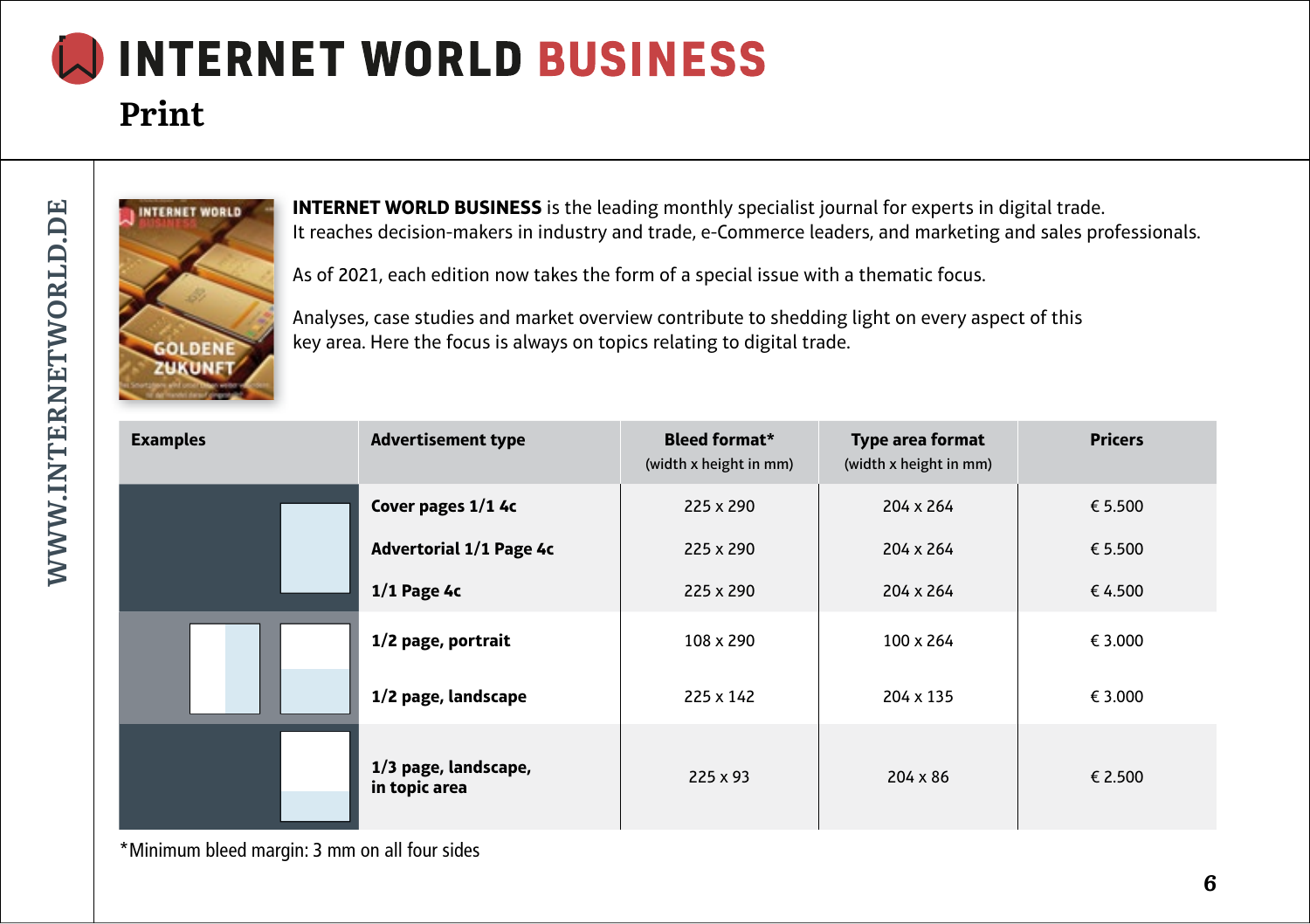# **Online**

Alongside internetworld.de, **INTERNET WORLD** forms the leading information and advanced training platform for digital trade.

Our journalists and industry experts provide news, data, analyses and opinions on the most important issues within the market. We shed light on e-Commerce and over-the-counter sales. Our 16 topic areas, also known as topic hubs, play a significant role here. Among others, this includes platforms/marketplaces, D2C, payment, logistics, marketing, shop technology, data & analytics and social media marketing.

### **CHANNEL TAKEOVER OF THE DESIRED TOPIC AREA**



• Topic hub

- Formats: Fireplace, Skyscraper, Parallax
- 1 month, exclusive
- for €10,000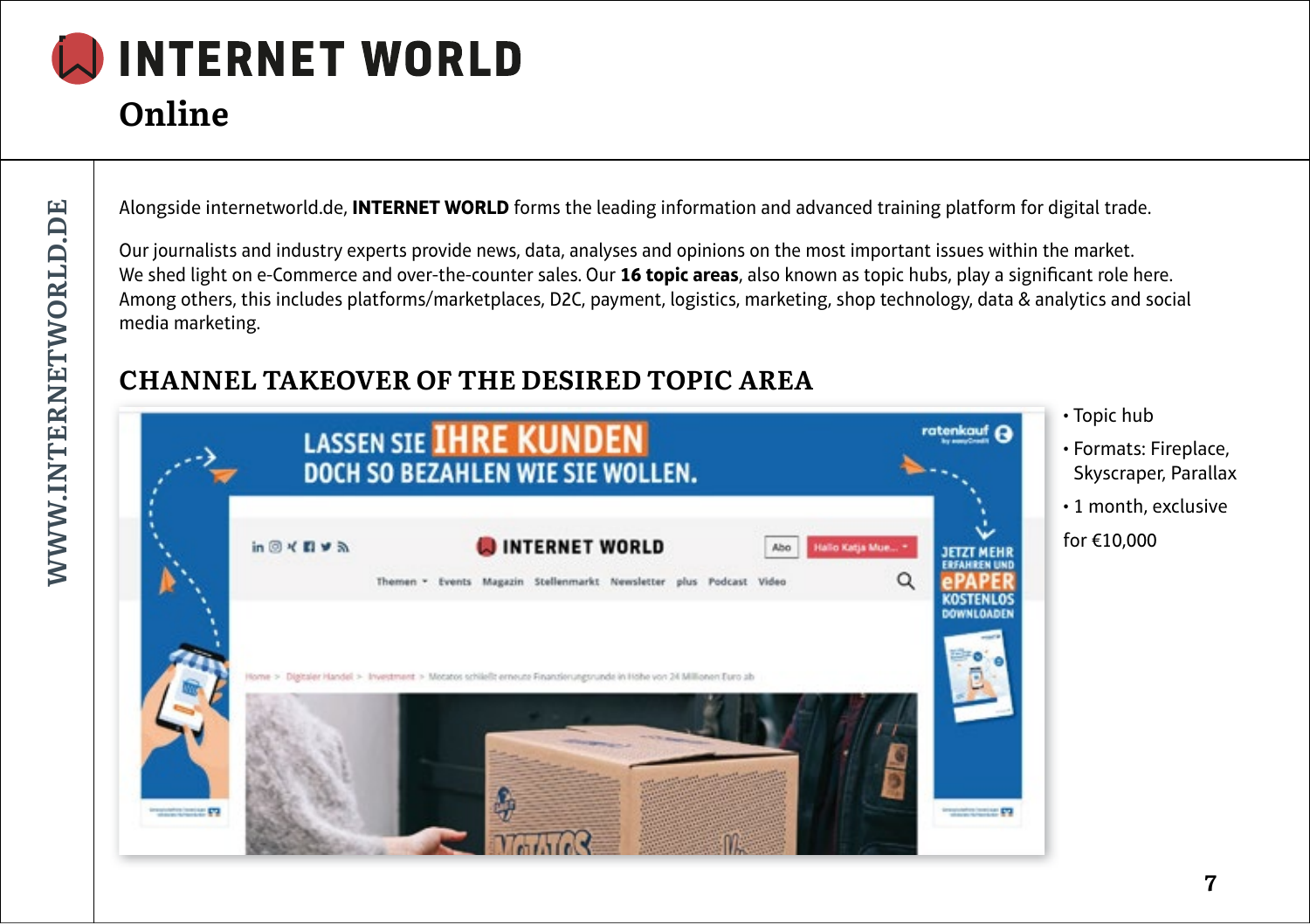## **Online**



## **DISPLAY** (WEB AND MOBILE)

One week runtime

- Maxi Billboard €4,500
- $\cdot$  Leaderboard  $\epsilon$ 3,500
- Sky €3,000
- $\cdot$  Parallax  $\epsilon$ 3.500

#### 医療研究所 **OINTERNET WORLD**  $400$ B2B-Customer-Experience: 13 wegweisende Statistiken für 2021 Quality Library C. WANNAMA PAST Annelge: Die Customer Experience (CX) im R2B hat sich in den letzten Jahren Il assurire grundleprod verändert. Denn Kunden, die sich repelmäßig in der Welt des

Online Shoppings bewegen, haben eine geneze Verstellung davon, wie ein guten **Bis # K** 

Dealership this buyer as your bray was the substance of the second feutilizier in 820 mahen das Christias sess mine nam 828 nunzer die pesite Custorier Experience investment and played was been left surrout

Kauferlebala sussehen soll.

#### **SPONSORED POST**

Your text in the "look and feel" of the editorial content, on the website, editorial reference in the newsletter and via social boost (see page 11)

- for €4,500
- Custom designed article
- Max. 4,000 characters plus images and link
- On the **INTERNET WORLD** homepage as a teaser, then unlimited via select special-interest channels (e.g. digital commerce, payment, B2B, data, marketing etc.)
- INTERNET WORLD Daily newsletter entry (more than 25,000 recipients)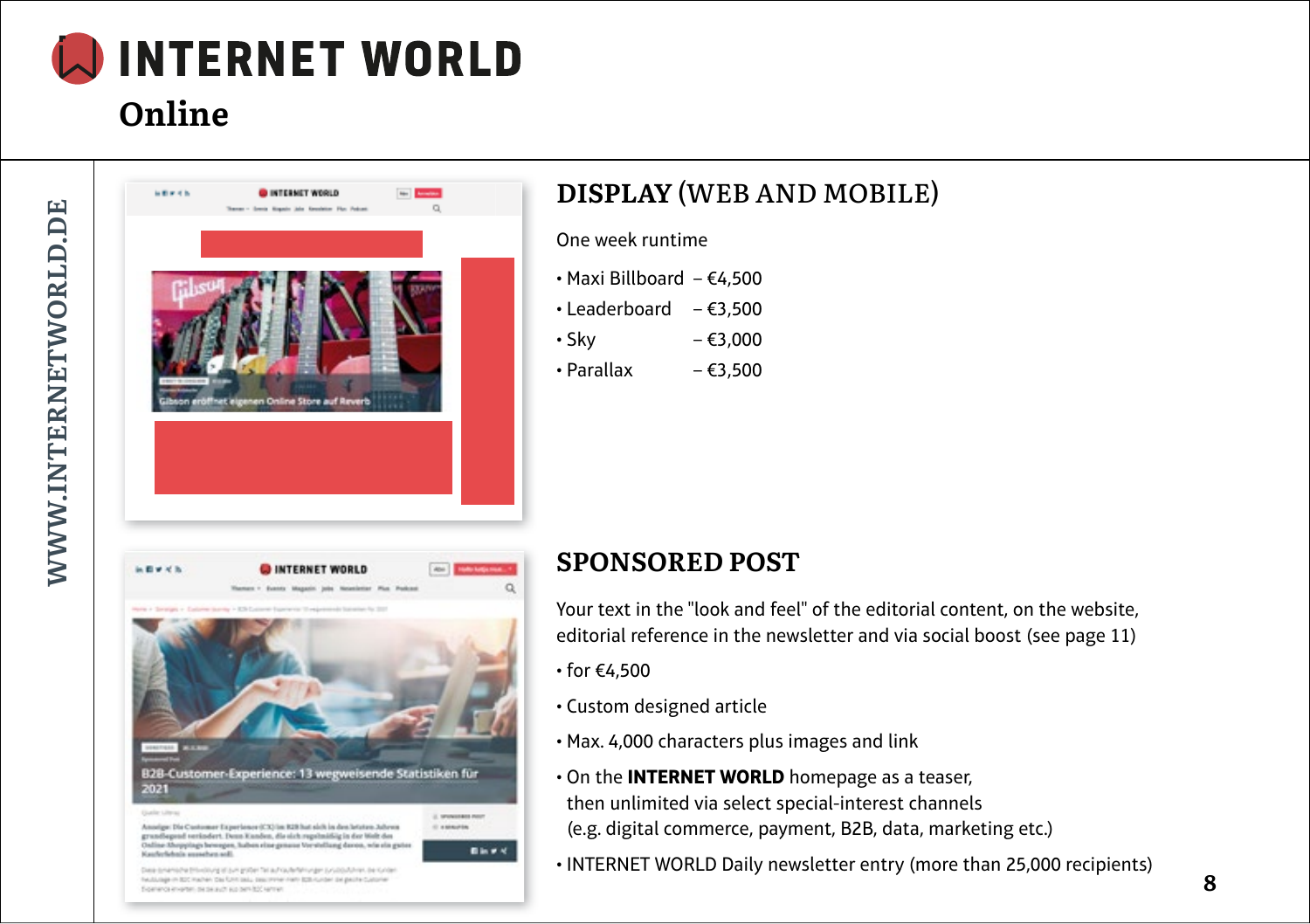

# **Newsletter**

### **INTERNET WORLD DAILY**



➋

➌

➍

#### The "INTERNET

WORLD daily" newsletter provides daily information on the most important announcements from the areas of commerce, marketing, tools, and services. A special Saturday edition also summarises the week's highlights.

- ➊ Banner advertisement TOP 650 x 250 pixels, €4,500
- ➊ Banner advertisement Pos. 1 650 x 250 pixels, €3,500
- ➊ Banner advertisement Pos. 2 650 x 250 pixels, €3,500
- ➊ Banner advertisement Pos. 3 650 x 250 pixels, €3,500
- > 28,000 recipients

### **INTERNET WORLD COMMERCE SHOTS STANDALONE**



The "Commerce Shots" newsletter curates the most important announcements from national and international online trade on a daily basis.

for €2,500

Mon: > 20,000 recipients

Tues-Fri, to all Digital plus subscribers



exclusive email campaign with recommendation from **INTERNET WORLD** for €9,500

> 40,000 recipients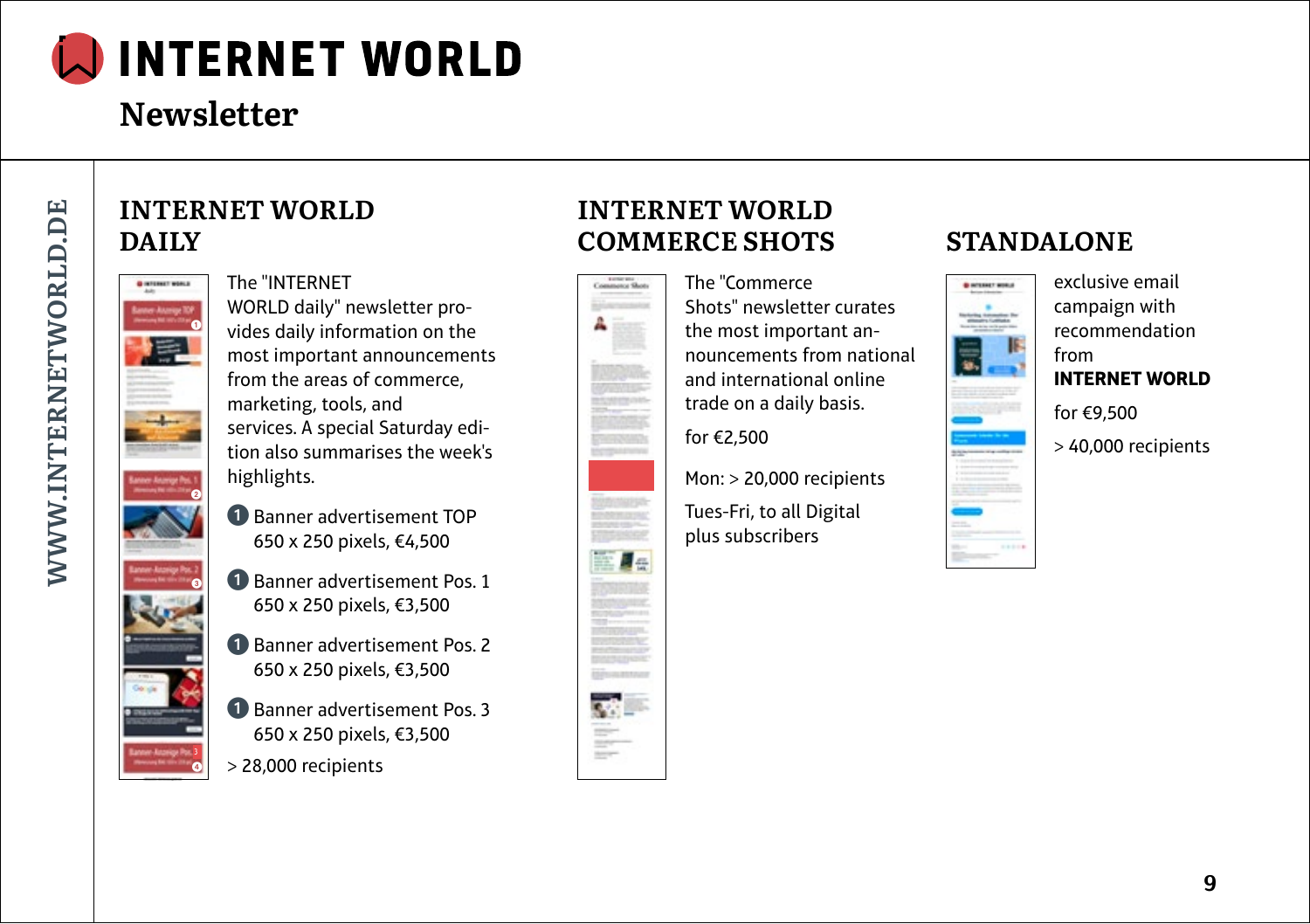# **Newsletter - curated and topic-related**

WWW.INTERNETWORLD.DE **WWW.INTERNETWORLD.DE**

| <b>Newsletter</b>                               | <b>Topics</b>                                                                                                                                                                   | <b>Frequency</b>  | <b>Target group</b>                                                                                     | <b>Recipients / costs</b>                                                                              |
|-------------------------------------------------|---------------------------------------------------------------------------------------------------------------------------------------------------------------------------------|-------------------|---------------------------------------------------------------------------------------------------------|--------------------------------------------------------------------------------------------------------|
| <b>OINTERNET WORLD</b><br>daily                 | Provides daily information on the most important<br>announcements from the areas of commerce,<br>marketing and tools                                                            | Monday - Saturday | e-Commerce professionals                                                                                | <b>INTERNET WORLD daily</b><br>> 25,000 recipients<br>€3,500 / 4,500 per week                          |
| AMAZON<br>WORLD<br><b>NEWS</b>                  | Provides information on changes within the<br>marketplace, Amazon's advancements in the area<br>of logistics, as well as tips and tricks from Amazon<br>consultants and experts | Wednesday         | Sellers and vendors                                                                                     | <b>Amazon World News</b><br>$>$ 4,100 recipients<br>€1,500 per issue                                   |
| <b>BIOGRAPHY MARCH</b><br><b>Commerce Shots</b> | Curates, on a daily basis, the most important<br>announcements fromnational and international<br>online commerce.                                                               | Monday - Friday   | e-Commerce decision-makers                                                                              | <b>Commerce Shots</b><br>Mon: > 21,000 recipients /<br>Tues-Fri: > 1,200 recipients<br>€2,500 per week |
| <b>DATA DRIVEN<br/>COMMERCE</b><br>NEWS         | Topics: marketing, technologies, marketing<br>automation, data strategies and programmatic<br>advertising                                                                       | Tuesday           | Web managers in commerce and<br>marketing                                                               | <b>Data Driven Commerce</b><br>> 5,900 recipients<br>€1,500 per issue                                  |
| <b>DELIVERY</b><br>NEWS                         | Current developments from the world of logistics                                                                                                                                | Thursday          | Logistics managers within e-Com-<br>merce companies and decision-<br>makers within the logistics sector | <b>Delivery News</b><br>> 3,900 recipients<br>€1,500 per issue                                         |
| <b>PAYMENT</b><br>NEWS                          | Reports on developments within the payment sector,<br>such as new offers and prices, market research<br>findings, new providers                                                 | Monday            | Those responsible for payment<br>within e-Commerce companies                                            | <b>Payment News</b><br>> 2,500 recipients<br>€1,500 per issue                                          |
| 鬻<br>M.WS                                       | Overview of topics and trends in the areas of mobile,<br>location-based services and omnichannel                                                                                | Thursday          | Over-the-counter and omnichannel<br>retailers                                                           | <b>POS News</b><br>> 5,900 recipients<br>€1,500 per issue                                              |
| <b>SEO/SEA</b><br>WORLD<br><b>NEWS</b>          | Providees information regarding all developments in<br>the leading search engines.                                                                                              | Tuesday           | Marketing decision-makers, SEO and<br>SEA managers, technicians,<br>specialist service providers        | <b>SEO/SEA World News</b><br>> 5,200 recipients<br>€1,500 per issue                                    |
| <b>SMART TECH</b>                               | Offering of pooled knowledge via white papers,<br>studies, and webinars                                                                                                         | Monday            | Expertise of interested decision-<br>makers and professionals from com-<br>panies and commerce          | <b>SmartTech</b><br>> 25,000 recipients<br>€3,500 per issue                                            |
| SOCIAL<br>MEDIA<br>NEWS                         | Covers current trends, tools, and advertising options<br>via social media marketing.                                                                                            | Wednesday         | Social media managers                                                                                   | <b>Social Media News</b><br>> 4,000 recipients<br>€1,500 per issue                                     |

€1,500 per newsletter, with the exception of INTERNET WORLD Daily, Commerce Shots, and SmartTech (banner or advertisement) **10**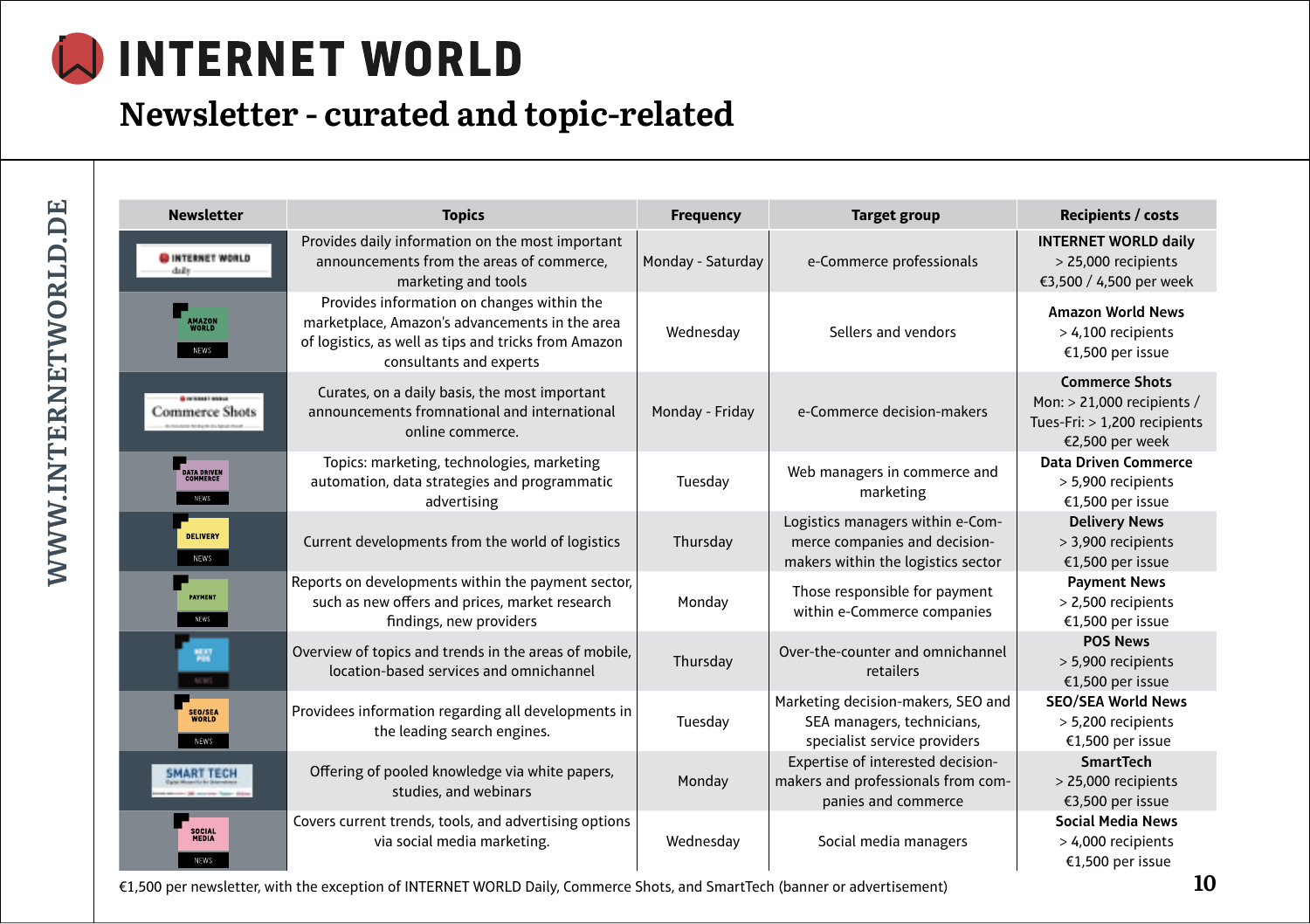

# **Social Media**

Utilise our reach within social media! Increase your contact opportunities, and thus your chance of reaching potential new customers

## **SOCIAL BOOST**







Price: €4,000

(50% of which is for advertising on Facebook + organic reach of **INTERNET WORLD**)

➊ **Facebook – 38,500 followers** ➋ **Twitter – 41,900 followers** ➌ **LinkedIn – 2,570 3,800 followers**

## **ORGANIC BOOST**







Price: €2,000

(organic reach of **INTERNET WORLD**)

**Total: 84,200 followers**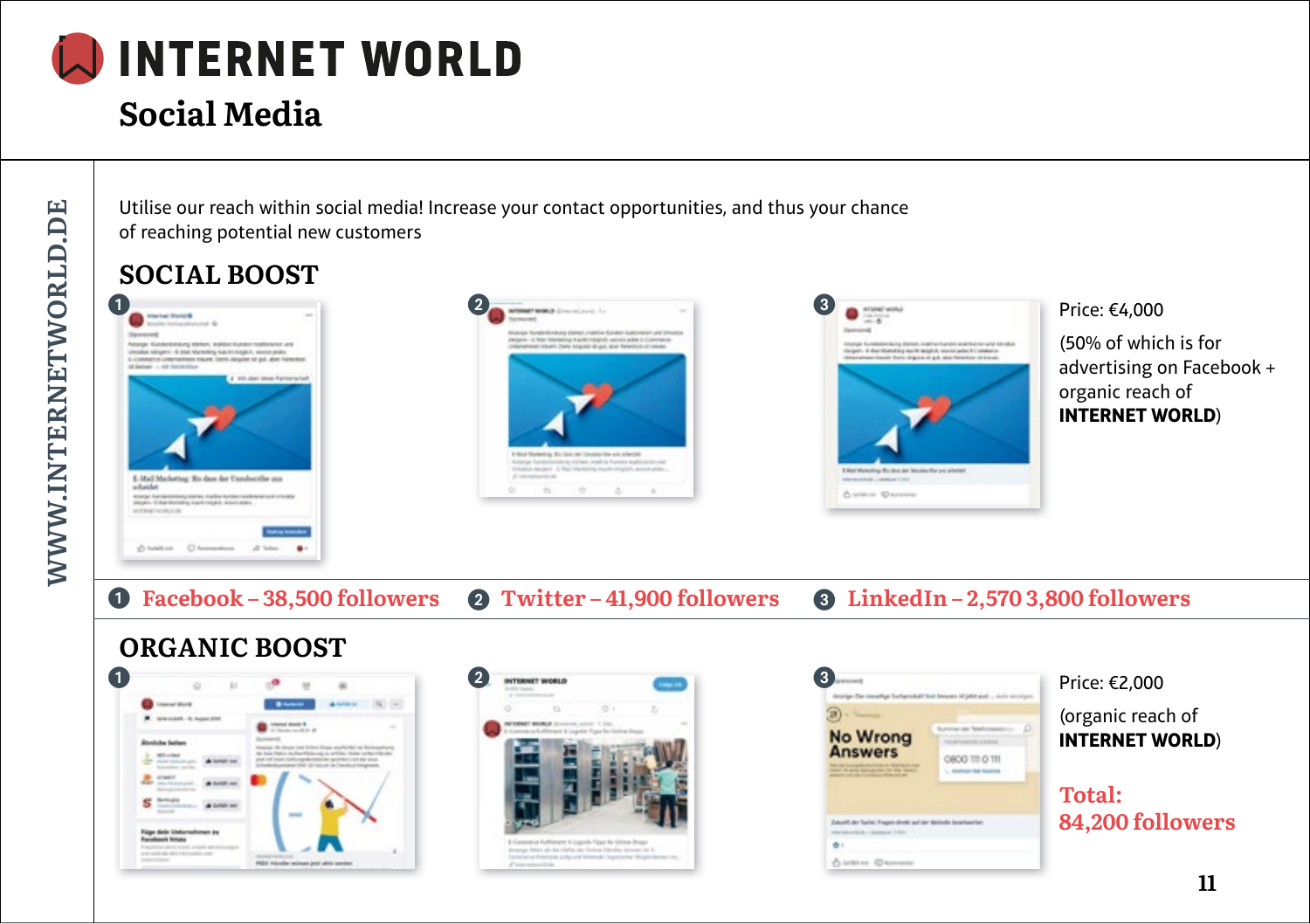

## **Events, conferences, trade fairs**

Our 2022 conferences and events offer a wide knowledge base for digital trade, marketing and new business models. All events are planned to be hybrid, so as to guarantee maxiimum flexibility. In this regard, our LO:X event platform makes a major contribution.

| <b>Online B2B Conference</b>                                                                   | ONLINE                      |
|------------------------------------------------------------------------------------------------|-----------------------------|
| 19.05.2022 (in Munich)                                                                         | B2B                         |
| www.onlineb2b.de                                                                               | CONFERENCE                  |
| <b>Marktplatz Convention</b><br>01.06.-02.06.2022 (in Cologne)<br>www.marktplatz-convention.de | <b>MARKET-</b><br>CONVACEON |
| <b>AmazonWorld Conference</b>                                                                  | <b>AMAZON</b>               |
| 27.09.-28.09.2022 (in Munich)                                                                  | WORLD                       |
| www.amazon-world.de                                                                            | CONFERENCE                  |
| <b>Social Media Conference</b>                                                                 | <b>SOCIAL</b>               |
| 18.10.-19.10.2022 (in Hamburg)                                                                 | <b>MEDIA</b>                |
| www.socialmediaconference.de                                                                   | <b>CONFERENCE</b>           |
| <b>Payment Summit</b><br>25.10.-26.10.2022 (in Hamburg)<br>www.payment-summit.de               | <b>PAYMENT</b><br>SUMMIT    |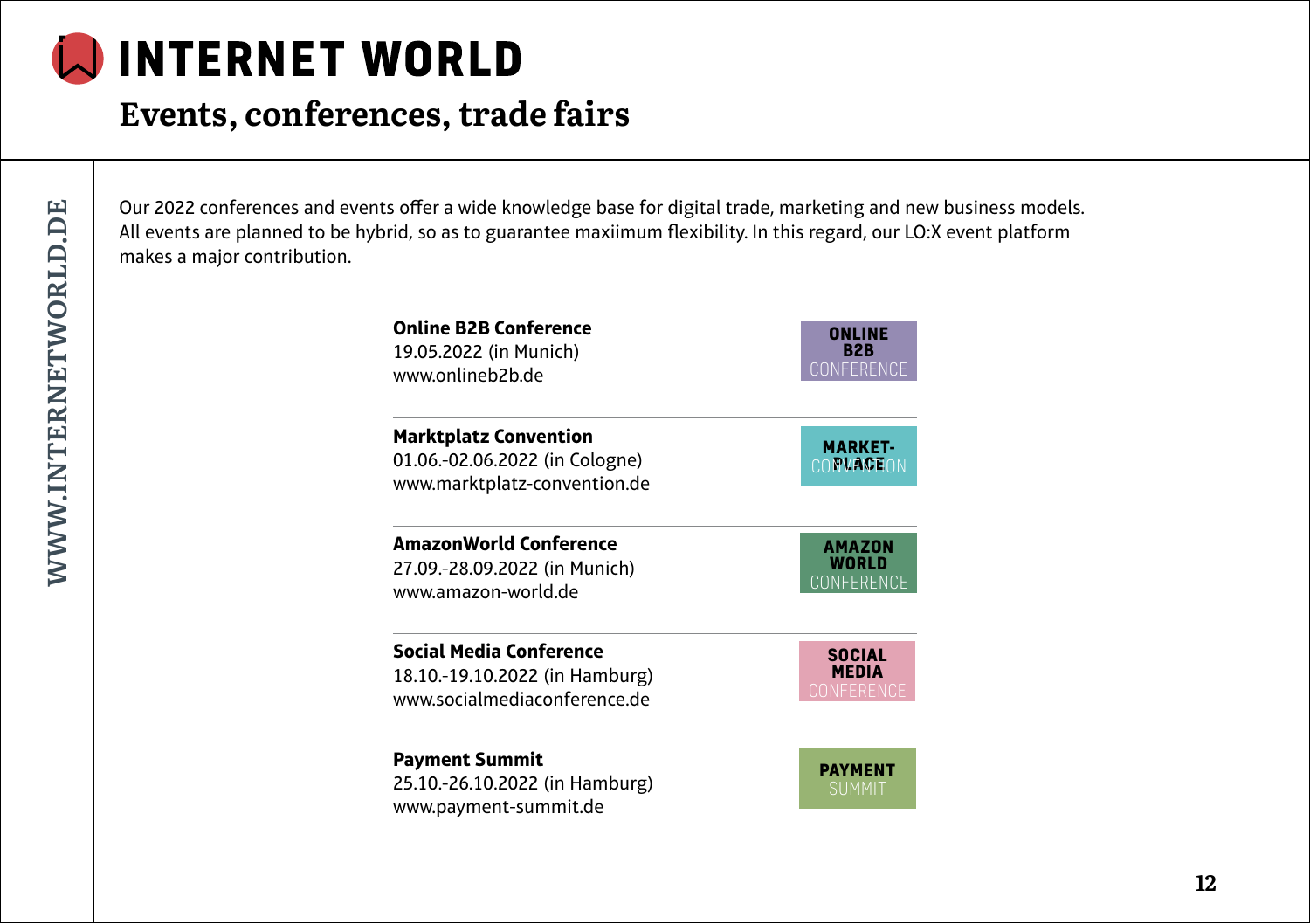

**Cross-media advertising: all magazines, extensive reach**









- **Reach new target groups with cross-published campaigns run by our sister magazine, within the digital business segment**
- **Reach: up to 2 million PIs/month online**
- **More than 120,000 recipients of newsletters and mail shots**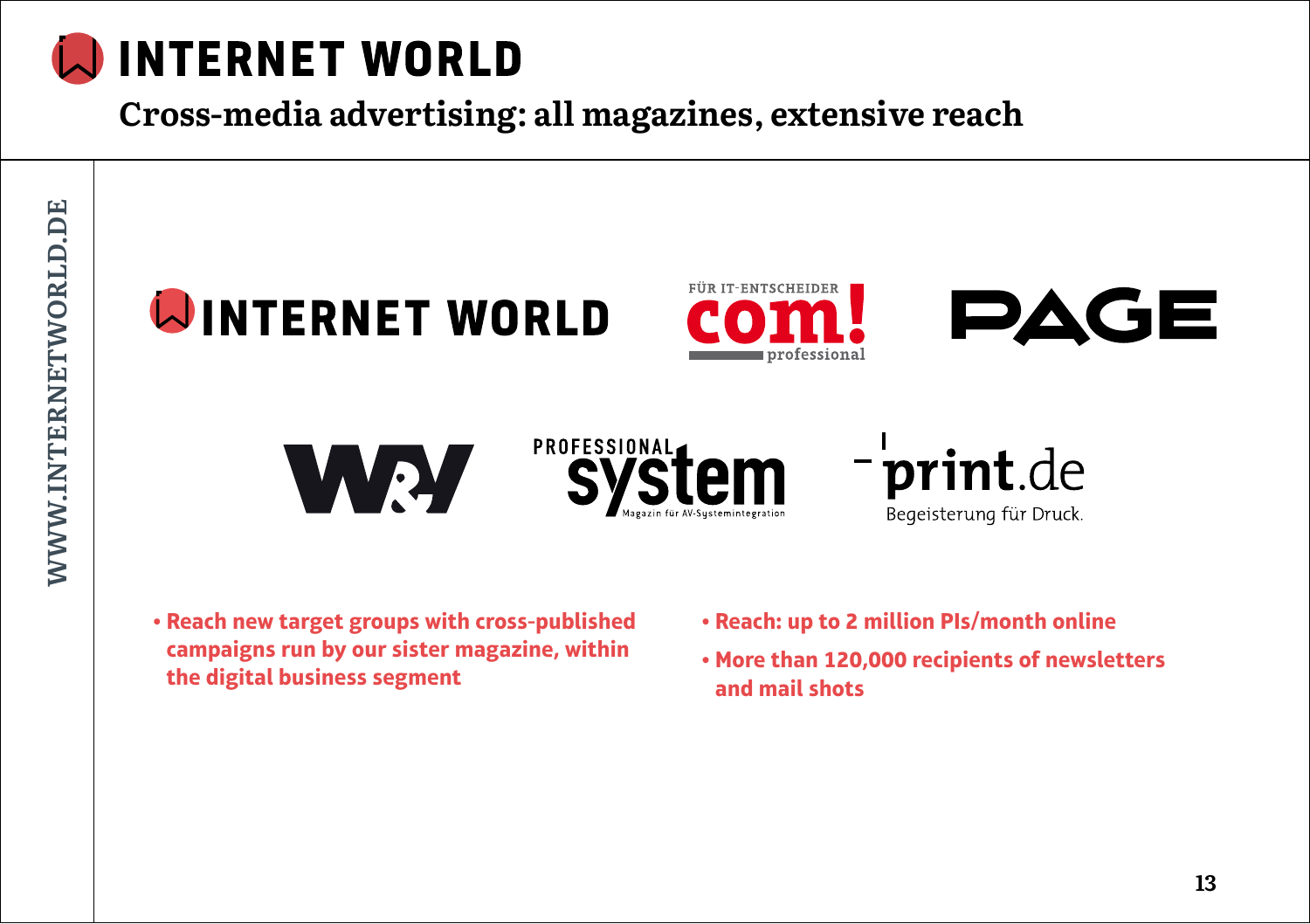# **Technical specifications**

| þ      |
|--------|
|        |
| 1      |
|        |
|        |
| ļ      |
| ï      |
|        |
|        |
| ı<br>b |
| š      |
| ı<br>ı |
|        |

| <b>Printing process</b>                 | Web offset                                                     | <b>Digital</b><br>data |
|-----------------------------------------|----------------------------------------------------------------|------------------------|
| <b>Profile</b>                          | PSO uncoated ISO 12647                                         | transfer               |
| Cover                                   | <b>ISO Coated v2</b>                                           |                        |
| <b>Finish</b>                           | Adhesive binding                                               |                        |
| <b>Trim</b><br>format                   | (= book format)<br>225 mm wide x 290 mm tall                   |                        |
| Minimum trim<br>allowance               | 3 mm on all four sides                                         |                        |
| Your contact for ad scheduling/printing |                                                                |                        |
| <b>Contact</b>                          | Telephone: +49 731 88005-8281<br>dispo@ebnermedia.de<br>Email: |                        |
| <b>Data</b><br>transfer                 | To the following email address:<br>dispo@ebnermedia.de         |                        |

| <b>Digital</b>                 | Preferred file format: PDF/X-3                                                                                                                                                       |
|--------------------------------|--------------------------------------------------------------------------------------------------------------------------------------------------------------------------------------|
| data<br>transfer               | Program formats (generall latest versions):<br>InDesign, Photoshop, Illustrator                                                                                                      |
|                                | ■ Data from CorelDraw must be saved as a TIF or JPEG file<br>with 400 dpi, the receiving of open CorelDraw files is<br>not possible.                                                 |
|                                | All fonts must be supplied.                                                                                                                                                          |
|                                | If using graphics programs, always convert fonts into<br>vector paths, colour space always CMYK, never RGB.                                                                          |
|                                | TIF files (CMYK or greyscale)                                                                                                                                                        |
|                                | always sized 1:1 with a resolution of 300 dpi                                                                                                                                        |
|                                | EPS files (pixel) -> see TIF                                                                                                                                                         |
|                                | EPS files (vector) -> Convert fints into vectors<br>(paths) or embed in file.                                                                                                        |
|                                | Apple: compressed data: Stuffit or ZIP<br>PC: compressed data: ZIP                                                                                                                   |
|                                | A proof must be submitted in order to avoid<br>colour deviations.                                                                                                                    |
|                                | ■ File names must be assigned according to the following<br>template:                                                                                                                |
|                                | AdvertisingCustomer_IntWorldBusi_Edition                                                                                                                                             |
|                                | (Example: Microsoft_IntWorldBusi_1/21)                                                                                                                                               |
|                                | In case of problems with the transfer:<br>Telephone: +49 731 88005-8281                                                                                                              |
| <b>Liability</b><br>disclaimer | If advertising motifs are transferred digitally by the<br>customer then the publisher cannot be held liable, for any<br>completely or partially illegible, inaccurate, or incomplete |
|                                | reproduction of the corresponding advertisements.                                                                                                                                    |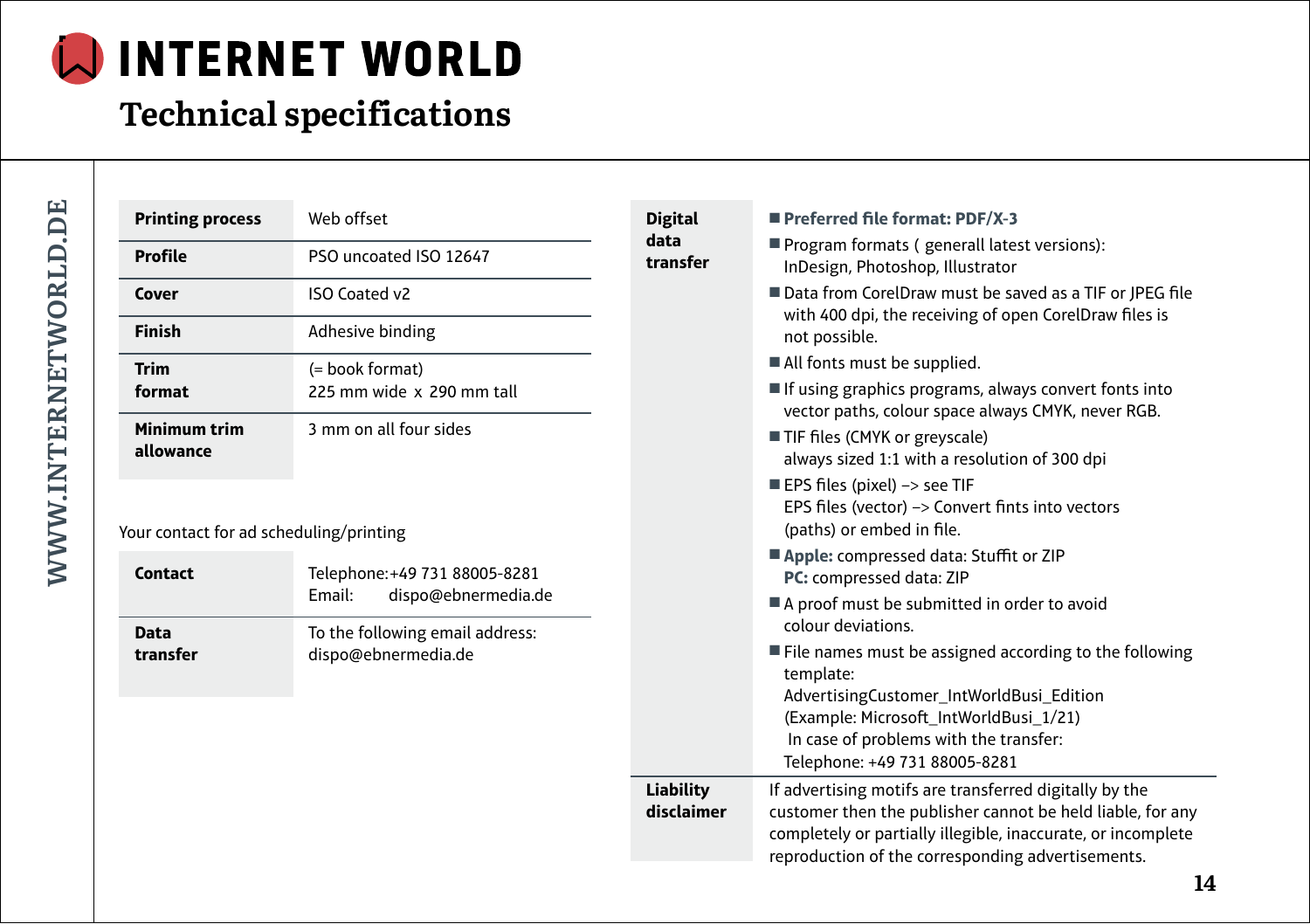

# **Data delivery**

| Newsletter (daily)          |                                                                                                                                                                          |  |  |
|-----------------------------|--------------------------------------------------------------------------------------------------------------------------------------------------------------------------|--|--|
| Image/text<br>advertisement | Image: $650 \times 250$ pixels<br>(JPEG, PNG, max. 100 kB)<br>Headline: max. 50 characters (incl. spaces)<br>Content: max. 250 characters (incl. spaces)<br>■ Target URL |  |  |
| <b>Banner</b>               | ■ 650 x 250 pixels (jpeg, png, max. 100kB)<br>■ Target URL                                                                                                               |  |  |

### **all other topics newsletter**

| Image/text<br>advertisement | Image: 300 x 250 pixels, JPEG, PNG or non-animated<br>GIF (in most mail clients only the first frame is<br>displayed), max. 75 kB (Note: CTA button cannot be<br>changed - always "find out more".)<br>Headline: max. 50 characters (incl. spaces)<br>Content: max. 350 characters (incl. spaces)<br>■ Target URL |
|-----------------------------|-------------------------------------------------------------------------------------------------------------------------------------------------------------------------------------------------------------------------------------------------------------------------------------------------------------------|
| <b>Banner</b>               | ■ 600 x 250 pixels, JPEG or PNG or non-animated<br>GIF (in most mail clients, only the first frame is<br>displayed) max. 75 kB<br>■ Target URL                                                                                                                                                                    |

Please send data prior to the **Wednesday before the go-live week**, to: **dispo@ebnermedia.de** – Subject: Company Advertisement - IW Newsletter CW xx

## **Standalone email campaign**

**File** a) complete HTML incl. all images in the ZIP file b) Heading, text blocks, images separate, as individual files **Width:** max. 580 pixels (for HTML or largest image) **Subject line:** max. 40 characters incl. spaces **Images:** max. 580 pixels wide, PNG or JPEG, max. 50 kB, no animation

Please send data **1 week prior to dispatch date** to: **dispo@ebnermedia.de** – Subject: Company - IW Standalone Mailing CW xx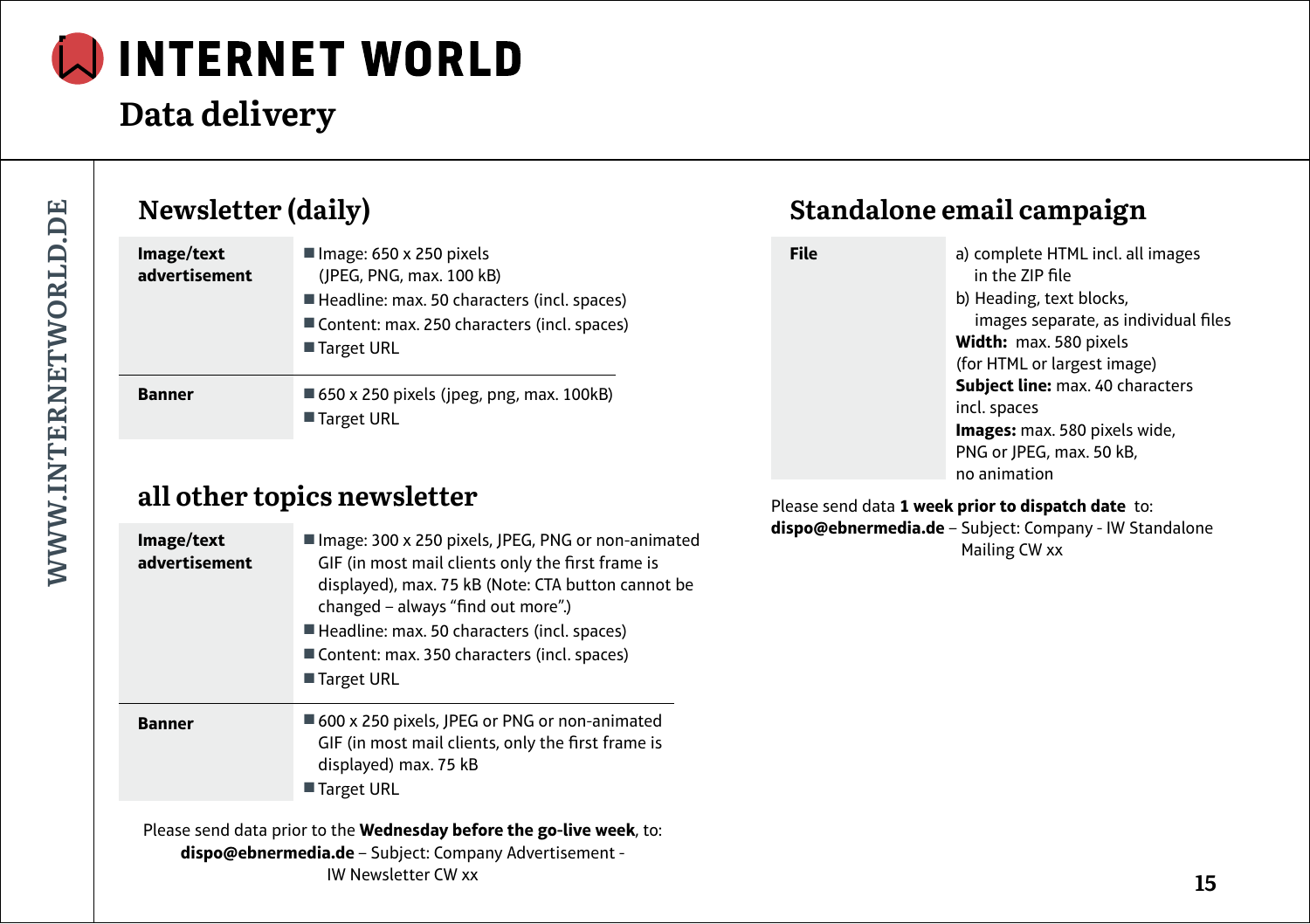

# **Data delivery**

| Website banner       |                                                                                                                                                                                                                                                         |                  | Channel/Hub takeover                                                                                                                                                                                                                                                                                                                                                                                                                                                            |
|----------------------|---------------------------------------------------------------------------------------------------------------------------------------------------------------------------------------------------------------------------------------------------------|------------------|---------------------------------------------------------------------------------------------------------------------------------------------------------------------------------------------------------------------------------------------------------------------------------------------------------------------------------------------------------------------------------------------------------------------------------------------------------------------------------|
| <b>Display sizes</b> | Billboard (normal): $1220 \times 250$ px*<br>and 940-960 x 250 px *<br>Half Page Ad 300 x 600 $px*$<br>Medium Rectangle 300 x 250 px*<br>Leaderboard 728 x 90 px*<br>Skyscraper $160 \times 600$ px*<br>Parallax ad 1220 x 750 px* and<br>960 x 650 px* | <b>Fireplace</b> | <b>1st size:</b> image file sized at 1600x750 px,<br>consisting of a Leaderboard 1600x150 px and two<br>Skyscrapers 160x600 px, on both the right and<br>left, positioned underneath the Leaderboard.<br>The gap in the middle should be 1280 pixels<br>wide. This gap does not need to be transparent,<br>as the pages sits on top of this image. It can be<br>white or coloured if you like. Image in JPG or PNG<br>format. Animated GIFs also possible.<br><b>Max. 800kB</b> |
| <b>Mobile sizes</b>  | Billboard: $320 \times 100$ px <sup>*</sup><br>Leaderboard: 320 x 75 px*<br>ContentAd: $300 \times 250$ px <sup>*</sup><br>mobile Parallax: 320 x 480 px*                                                                                               |                  | ■ 2nd size: image file sized at 1300x700 px,<br>consisting of a Leaderboard 1300x100 px and<br>two Skyscrapers 160x600 px, on both the right<br>and left, positioned underneath the Leaderboard.<br>The gap in the middle should be 980 pixels wide.<br>This gap does not need to be transparent, as the<br>pages sits on top of this image. It can be white or<br>coloured if you like. Image in JPG or PNG format.                                                            |
| <b>Formats</b>       | GIF, JPEG, PNG, HTML5 or as<br>Iframe or Javascript Redirect,<br>max. 800 kB                                                                                                                                                                            |                  | Animated GIFs also possible.<br><b>Max. 800kB</b><br>Mobile: Leaderboard 320x100 px; GIF, JPG;<br>(animated) GIF, HTML5 or ReDirect; Max. 300 kB                                                                                                                                                                                                                                                                                                                                |
| presentation.        | * In case of Billboard, Leaderboard or Parallax bookings, please<br>deliver advertisements for desktop and mobile, for optimal                                                                                                                          |                  | In case of static motifs, deliver formats individu-<br>ally, in case of animated motifs, deliver in<br>an image file.                                                                                                                                                                                                                                                                                                                                                           |
| week. to:            | Please send data prior to the Wednesday before the go-live<br>dispo@ebnermedia.de - Re: Sample Company - Advertising -<br>internetworld.de KW xx                                                                                                        | <b>Parallax</b>  | Desktop: 1220x750px, GIF, JPG or<br>(animated) GIF, max. 800 kB<br>$\blacksquare$ Mobile: 320x480px; GIF, JPG or (animated) GIF, 16<br>max. 300 kB                                                                                                                                                                                                                                                                                                                              |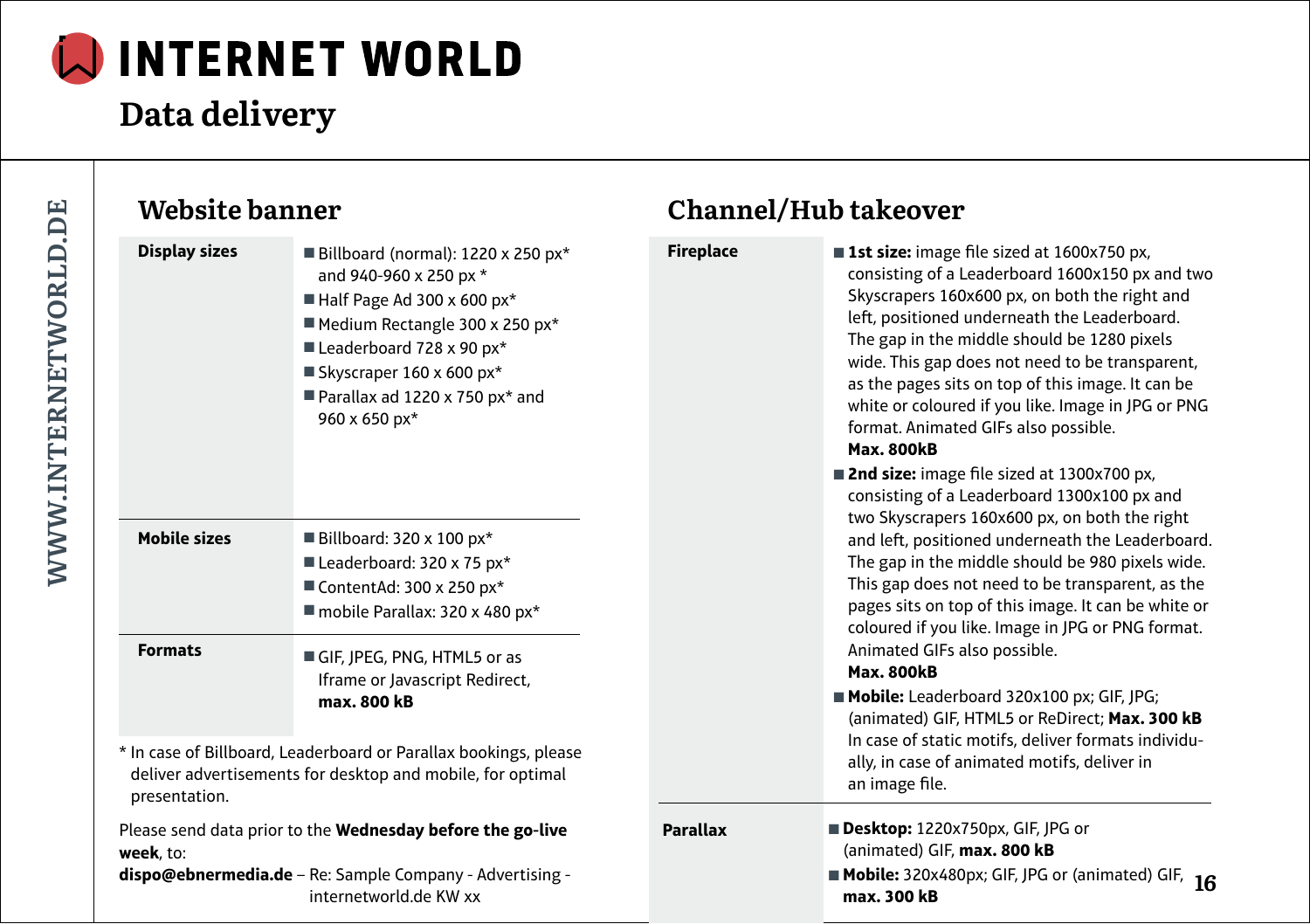

# **Data delivery**

| Sponsored post  |                                                                                                                                                                                                                                                                 |              |                                                                                                                                     |
|-----------------|-----------------------------------------------------------------------------------------------------------------------------------------------------------------------------------------------------------------------------------------------------------------|--------------|-------------------------------------------------------------------------------------------------------------------------------------|
| <b>Headline</b> | max. 60 characters (including spaces)                                                                                                                                                                                                                           | <b>CTA</b>   | possible, texts for the button and<br>link are required                                                                             |
| Leader          | max. 250 characters (including spaces);<br>Please note: links cannot be placed in<br>the leader.                                                                                                                                                                | <b>Video</b> | (Vimeo or Youtube) – can be inte-<br>grated via iFrame or linked                                                                    |
| <b>Text</b>     | max. 4,000 characters (including spaces)<br>as TXT or DOC file (no PDF)<br>Integration of links in the text: please<br>type word to be linked in italics, and add<br>the link in parentheses immediately after-<br>wards (http://beispiellink.de/).             |              | Please send data 1 week prior to date of publication to:<br><b>dispo@ebnermedia.de</b> – Subject: Company - IW Sponsored Post CW xx |
| Logo            | in a high resolution                                                                                                                                                                                                                                            |              |                                                                                                                                     |
| <b>Images</b>   | • a lead image, sized at 1220 px wide; 600<br>px. high (PNG, JPEG, GIF - not animated)<br>and<br>• max. 4 images/graphics at min. 1220<br>px wide (in each case including image<br>source details and image captions!)<br>Please note: images cannot be linked. |              |                                                                                                                                     |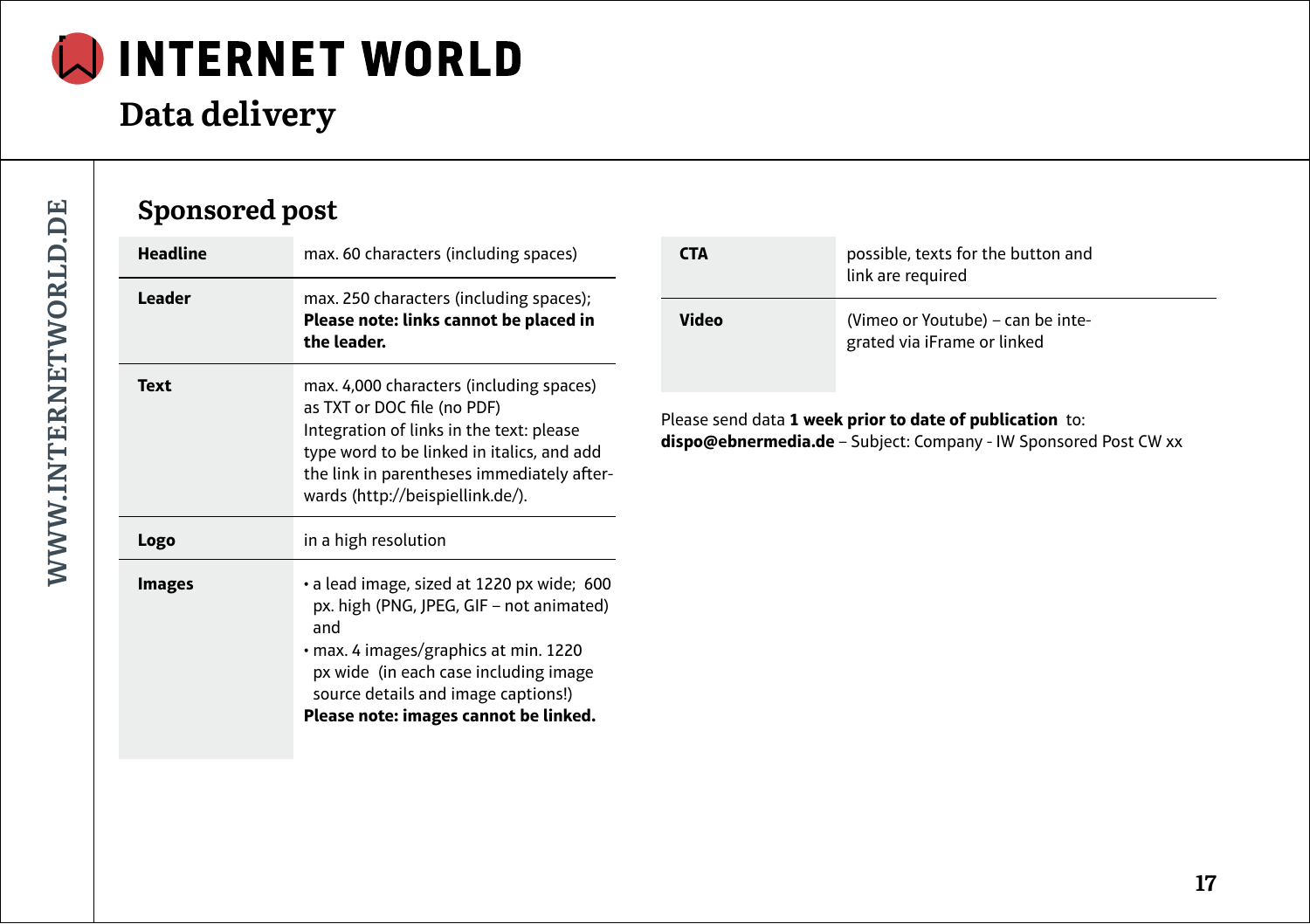## **Jobs, Jobs, Jobs – Job advertisements**

#### **Advantages**

jobs.internetworld.de is the ideal job portal via which to find suitable candidates for online marketing, e-commerce, and associated technologies, as well as GAFA\* specialists within the DACH region.

\*) Google, Apple, Facebook, Amazon

Through INTERNET WORLD BUSINESS and internetworld.de, you have the perfect pooling of skills in the areas of online and offline media, as well as a tailored target group composition: from commerce and industry, to agencies.

This way you can reach truly specialist target groups, without scattering losses, and with maximum reach across all channels online, mobile, and print!

**Through the various media, with INTERNET WORLD your job advertisement will reach more than 250,000 contacts on a monthly basis**

You also benefit from many other features and advantages:

- First-class performance values from the newsletter, web sites and print editions
- Tailored multimedia communication via online, newsletters and print editions, within the DACH region, and with excellent range
- Simple, convenient, and quick activation of job advertisements, with automatic checking and quality assurance
- High price/performance ratio



## **Here you can hire:**

#### **ONLINE MARKETING MANAGERS**

SENIOR ACTIVATION MANAGERS IN DIGITAL PLANNING EMAIL MARKETING MANAGERS (NEWSLETTER) EXPERT PAYMENT SERVICES

**SOCIAL MEDIA & COMMUNITY MANAGERS** MARKETING BUSINESS INTELLIGENCE ANALYSTS E-COMMERCE PLATFORM MANAGERS

SEA MANAGERS IN E-COMMERCE **E-COMMERCE PROJECT MANAGERS UX PROJECT MANAGERS** TECHNICAL LEAD SEOS

APPLICATION SECURITY ENGINEERS

#### **DIGITAL CONTENT MANAGERS**

ONLINE MARKETING TRAINERS / DIGITAL COACHES

PERFORMANCE MARKETING MANAGERS

TEXTER / CONTENT MANAGERS **SEO MANAGERS**

E-COMMERCE MARKETING MANAGERS – B2B

**CONSULTANTS FOR DATA ANALYTICS …**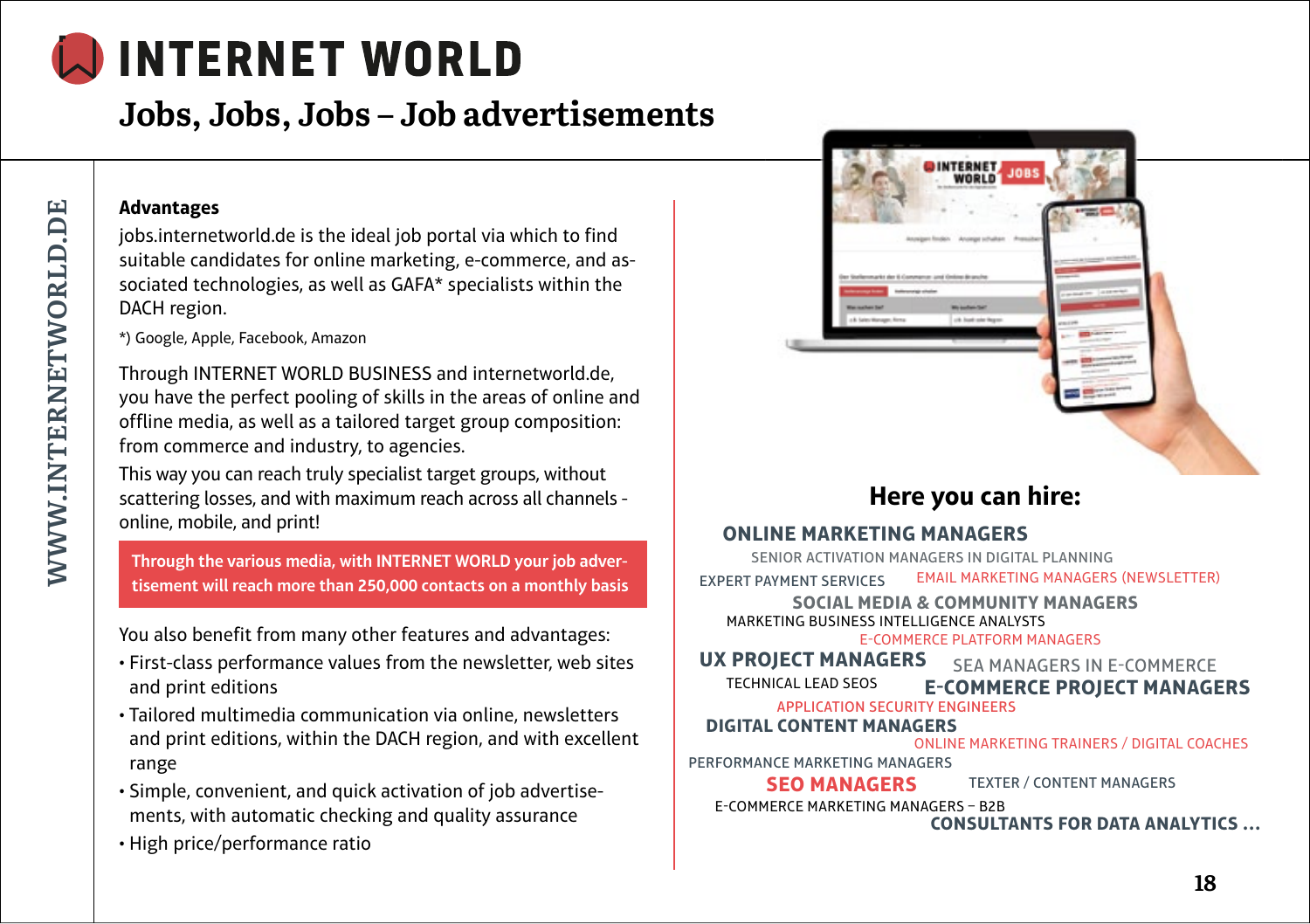## **Jobs, Jobs, Jobs – Job advertisements**

#### **Online job advertisements Components:**

- appears for 60 days in the mobileoptimised online job market
- Logo presentation in the search results list
- Entry in the job listing in the print editions
- Personal contact partner
- Promotion in the daily INTERNET WORLD newsletter (weekly distribution >150,000)
- Promotion in 8 weekly newsletters (distribution >55,000)
- Job mailer to registered candidates
- Social media posts, incl. Facebook, Twitter (>100,000 contacts)

#### **FORMATS AND PRICES:**

| <b>Online job advertisements</b>                                                                                | <b>Pricers</b> |
|-----------------------------------------------------------------------------------------------------------------|----------------|
| Job advertisements                                                                                              | 430.-€         |
| TOP JOB<br>(Visibility boost: prominent positioning<br>over all other jobs, and in the Top-Job slider)          | 99.-€          |
| Reach PLUS incl. Refresh<br>(increased range thanks to targeted<br>search engine marketing, incl. free refresh) | 270.-€         |
| Refresh<br>(re-positioning at the start of the list of hits<br>after 30 days)                                   | 49.-€          |
| Extension (only possible within term)                                                                           | €215 / 60 days |
| Reactivation (also possible after term)                                                                         | €323 / 60 days |

Prices in euros, plus VAT. The publisher's General Terms & Conditions apply. The prices for job advertisements are not subject to discount. 15% commission only applies for the procurement of third-party orders, and is only granted to registered advertising agents. You can download the General Terms & Conditions here: www.ebnermedia.de/ebvm/nzb/

Please note that only one vacancy can be advertised per job advertisement. Advertisements can be activated 24/7 via the self-input tool, at: https://bit.ly/3beJsiX

#### **Quotas**

| Discount per ad, applied<br>on the list price<br>(refers to a period of 12 months<br>from booking, on the list price) |     |  |
|-----------------------------------------------------------------------------------------------------------------------|-----|--|
| 3 vacancies                                                                                                           | 16% |  |
| 5 vacancies                                                                                                           | 21% |  |
| 10 vacancies                                                                                                          | 26% |  |
| 20 vacancies                                                                                                          | 39% |  |
|                                                                                                                       |     |  |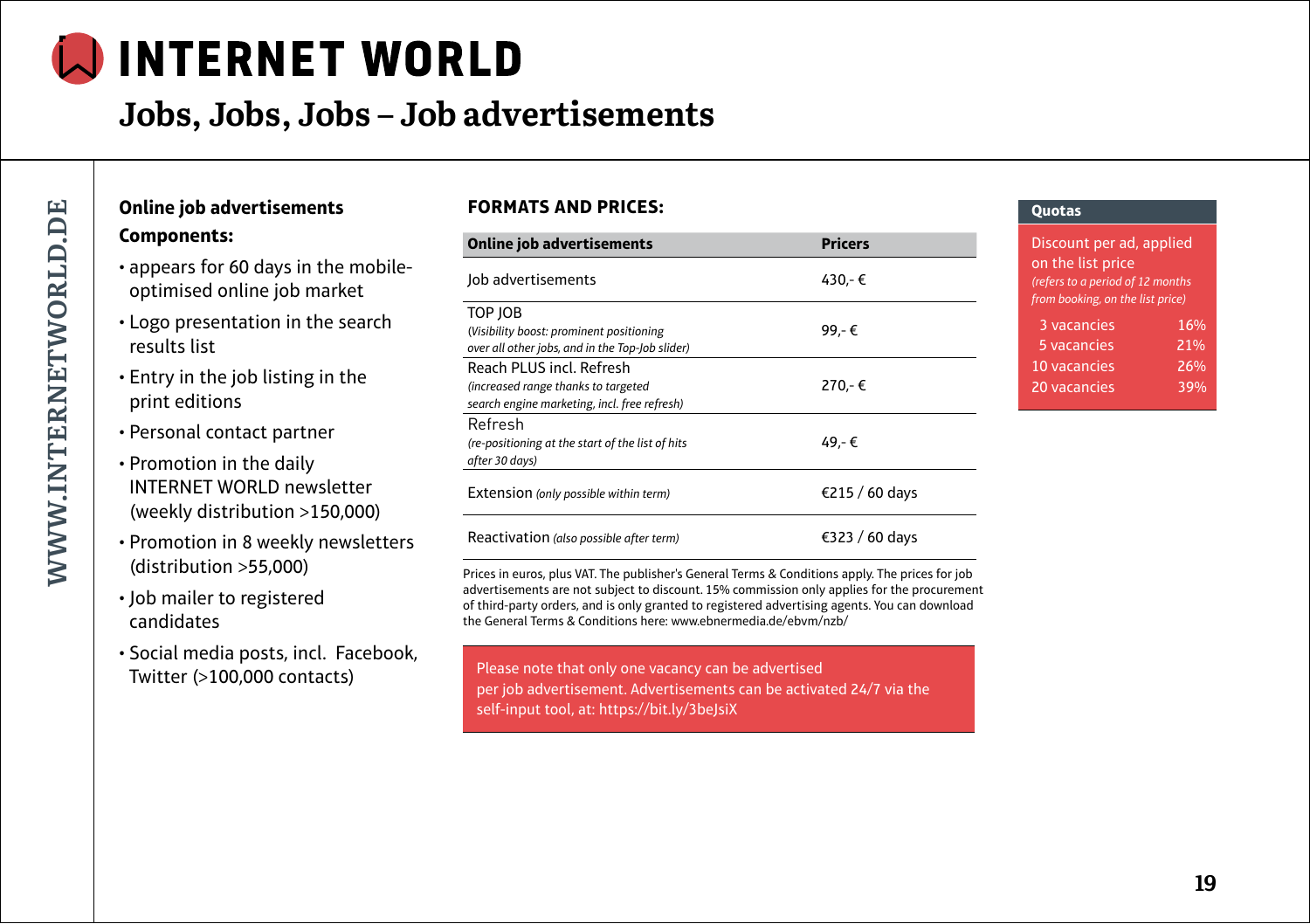**Jobs, Jobs, Jobs – Job advertisements**

**ONLINE 60 DAYS**

#### **Online + Print**

With a printed advertisement in the job market, you can target additional skilled workers, who are not currently actively looking for a new job. You speak to all readers, as job advertisements pique curiosity – a good opportunity to reach people who are searching passively, or who feel that your vacancy is particularly suited to them!

Enhance the value of your search for suitable employees to fill a position within your company, with a printed ad in the job market!

*The stated prices are surcharges on the activation of an online job advertisement, at the base price of €430.*

#### **2022 DEADLINES:**

| <b>Edition</b> | PD         | AD         | <b>CD</b>  |
|----------------|------------|------------|------------|
| 12/2021        | 06.12.2021 | 10.11.2021 | 17.11.2021 |
| 01/2022        | 03.01.2022 | 13.12.2021 | 20.12.2021 |
| 02/2022        | 07.02.2022 | 18.01.2022 | 25.01.2022 |
| 03/2022        | 07.03.2022 | 15.02.2022 | 22.02.2022 |
| 04/2022        | 04.04.2022 | 15.03.2022 | 22.03.2022 |
| 05/2022        | 02.05.2022 | 08.04.2022 | 19.04.2022 |
| 06/2022        | 07.06.2022 | 16.05.2022 | 23.05.2022 |
| 07/2022        | 04.07.2022 | 14.06.2022 | 21.06.2022 |
| 08/2022        | 01.08.2022 | 12.07.2022 | 19.07.2022 |
| 09/2022        | 05.09.2022 | 16.08.2022 | 23.08.2022 |
| 10/2022        | 07.11.2022 | 17.10.2022 | 24.10.2022 |

| <b>Advertisements</b> | <b>INTERNET</b><br><b>WORLD</b><br><b>BUSINESS</b> | Prices*     |
|-----------------------|----------------------------------------------------|-------------|
|                       | 195 x 250                                          | + 1.220,- € |
| $1/1$ page            |                                                    |             |
| 1/2 page, landscape   | 195 x 122                                          | + 560,-€    |
| 1/2 page, portrait    | 95 x 250                                           | + 560,-€    |
|                       | 95 x 122                                           | + 230.-€    |

#### 1/4 corner

Format in the type area, width x height in mm

**\* Surcharge on an online job advertisement in Euro plus VAT.** The publisher's General Terms & Conditions apply.

The prices for job advertisements are not subject to discount. 15% commission only applies for the procurement of third-party orders, and is only granted to registered advertising agents. You can download the General Terms & Conditions here: https://www.ebnermedia.de/ebvm/nzb/



#### **Quotas**

| Discount per ad, applied<br>on the list price<br>(refers to a period of 12 months<br>from booking, on the list price) |     |  |
|-----------------------------------------------------------------------------------------------------------------------|-----|--|
| 3 vacancies                                                                                                           | 16% |  |
| 5 vacancies                                                                                                           | 21% |  |
| 10 vacancies                                                                                                          | 26% |  |
| 20 vacancies                                                                                                          | 39% |  |
|                                                                                                                       |     |  |

PD = Publication Date / AD = Advertising Deadline / CD = Copy Date